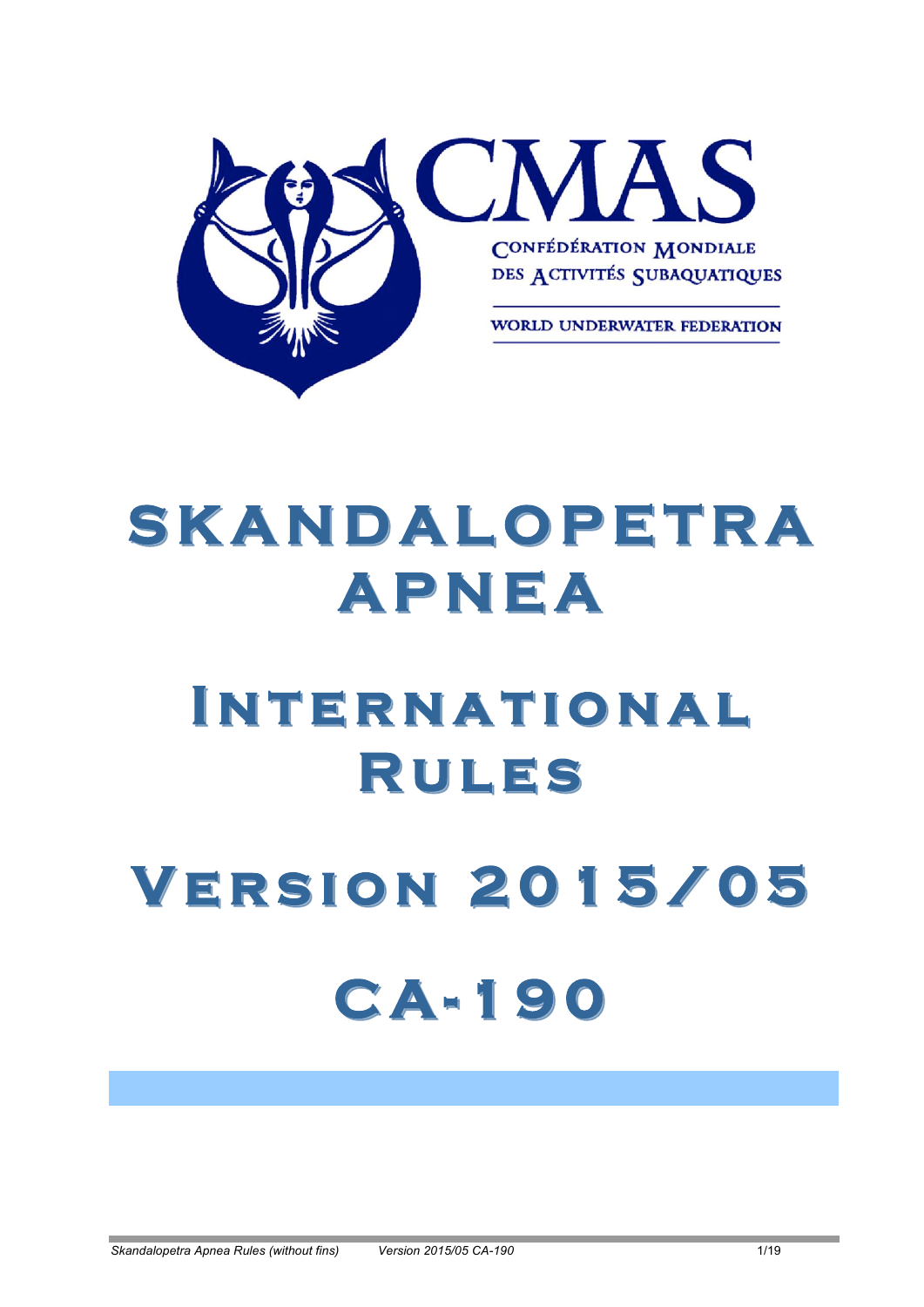

# **CONTENTS**

|                                                                                                          |  | 3 |
|----------------------------------------------------------------------------------------------------------|--|---|
| 1.1<br>1.1.1<br>1.1.2<br>1.1.3<br>1.1.4<br>1.1.5<br>1.1.6<br>1.1.7<br>1.1.8<br>2.                        |  |   |
| 2.1<br>2.1.1<br>2.1.2<br>2.1.3<br>2.1.4<br>2.1.5<br>2.1.6<br>2.1.7<br>2.1.8<br>2.1.9<br>2.1.10<br>2.1.11 |  |   |
| 2.2.1<br>2.2.2<br>2.2.3<br>2.2.4<br>2.2.5<br>2.2.6<br>2.2.7<br>2.2.8<br>2.2.9<br>2.2.10<br>2.2.11<br>3.  |  |   |
| 3.1<br>3.1.1<br>3.1.2<br>3.1.3<br>3.1.4<br>3.1.5                                                         |  |   |

п

**Contract Contract**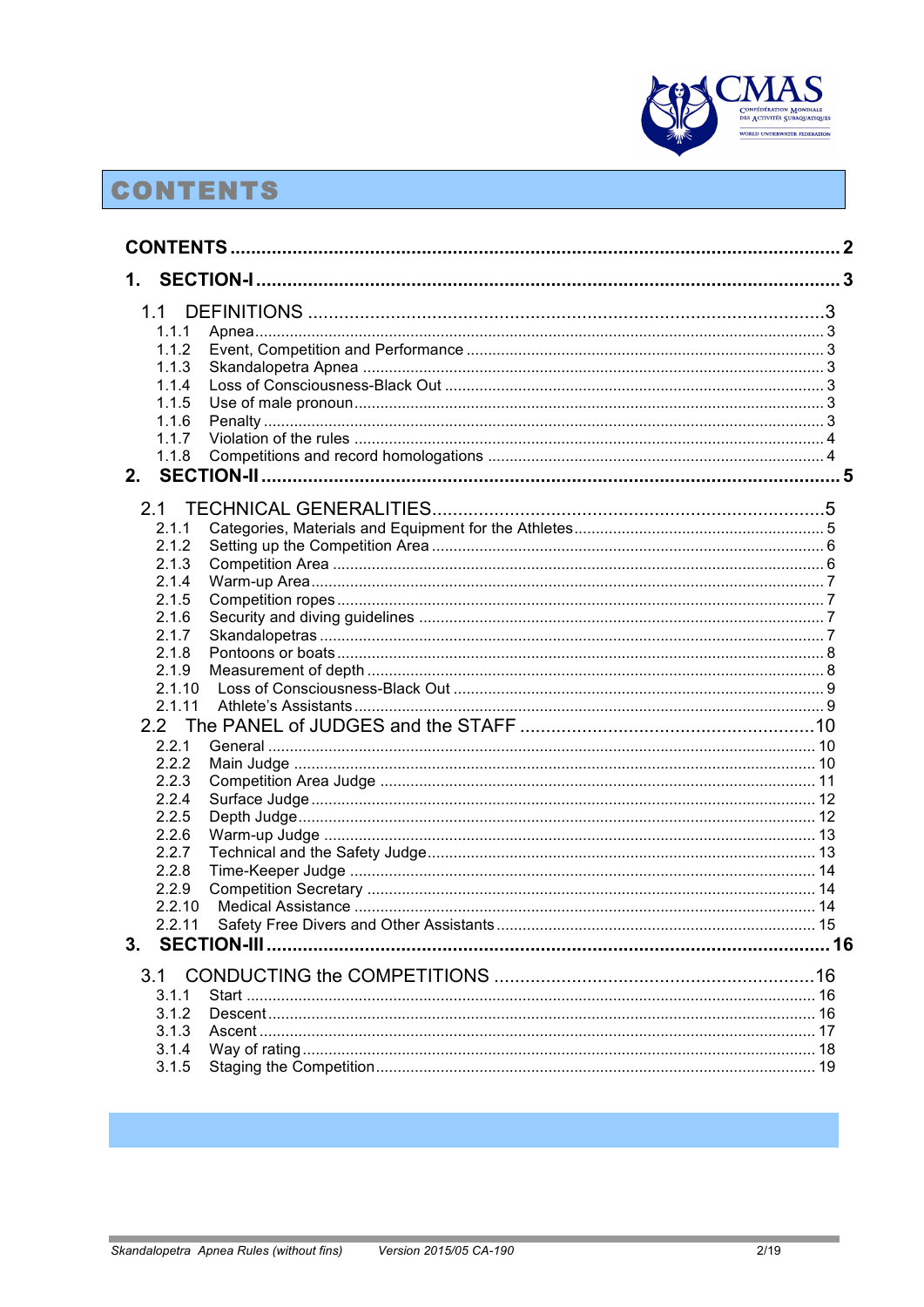

# 1. SECTION-I

#### 1.1 DEFINITIONS

#### **1.1.1 Apnea**

The term "Apnea" designates a sports event where the athlete holds his breath keeping the breathing airways below the surface of the water.

#### **1.1.2 Event, Competition and Performance**

Event is the main case covers all competition and performances including individual attempts,

Competition covers Qualifications or Finals for each discipline and,

Performance is the single action that is done by the athlete either in qualification or final.

#### **1.1.3 Skandalopetra Apnea**

Skandalopetra Apnea is an event for teams of two athletes. Each athlete in turn must cover the vertical distance in apnea down to the depth fixed by the rules of the competition, holding in his hands, during the descent, a skandalopetra attached to a rope that his team-mate gives from a platform. The athlete must come back to the surface holding the rope and stepping on the skandalopetra, which is hauled by his team-mate without the use of any mechanism. The aim of the competition is to complete the course in the minimum possible time and the closest approach to the fixed depth.

This discipline is only for demonstrative purposes.

#### **1.1.4 Loss of Consciousness-Black Out**

Loss of Consciousness (often referred to as "Black Out") is a serious situation where the athlete necessitates external assistance in order to stay afloat or stand. Loss of Consciousness must be distinguished from a loss of motor control (something commonly referred to as "samba").

#### **1.1.5 Use of male pronoun**

In what follows the male pronoun will be used throughout. It goes without saying that this is done solely in order to avoid awkward formulations and it is perfectly understood that all persons participating at a competition, with whatever role, may be of either sex.

#### **1.1.6 Penalty**

Whenever a rule is violated in a way which does not entail a disqualification (these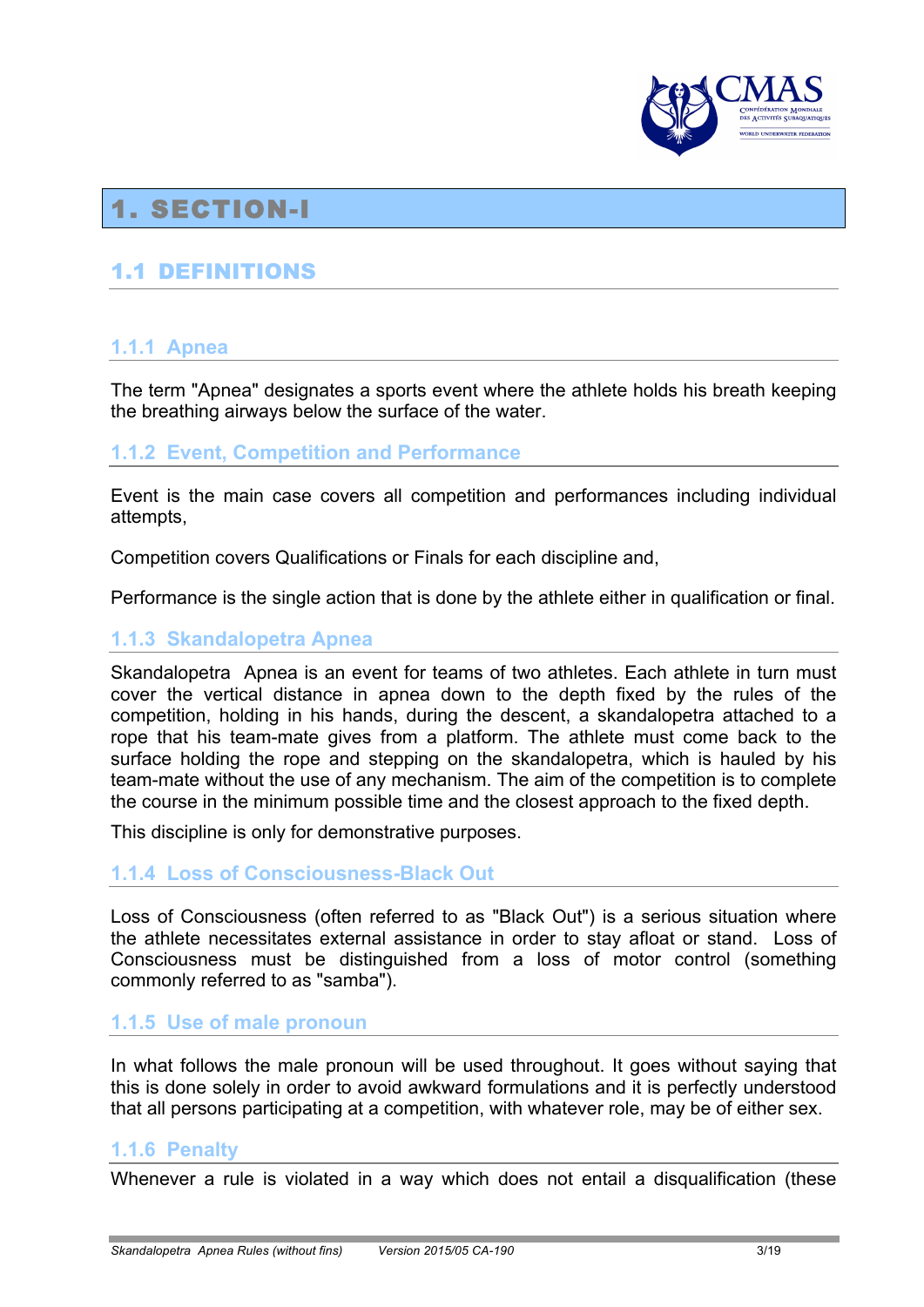

minor violations being defined in the corresponding articles) a penalty is applied. It consists in subtracting 5 (five) meters from the total distance of the athlete.

#### **1.1.7 Violation of the rules**

The violation of rules leads to disqualification unless otherwise specified at the corresponding article.

#### **1.1.8 Competitions and record homologations**

Competitions and record homologations are subject to latest versions of "Procedures of Championships" and "Contract for Record Attempts" documents.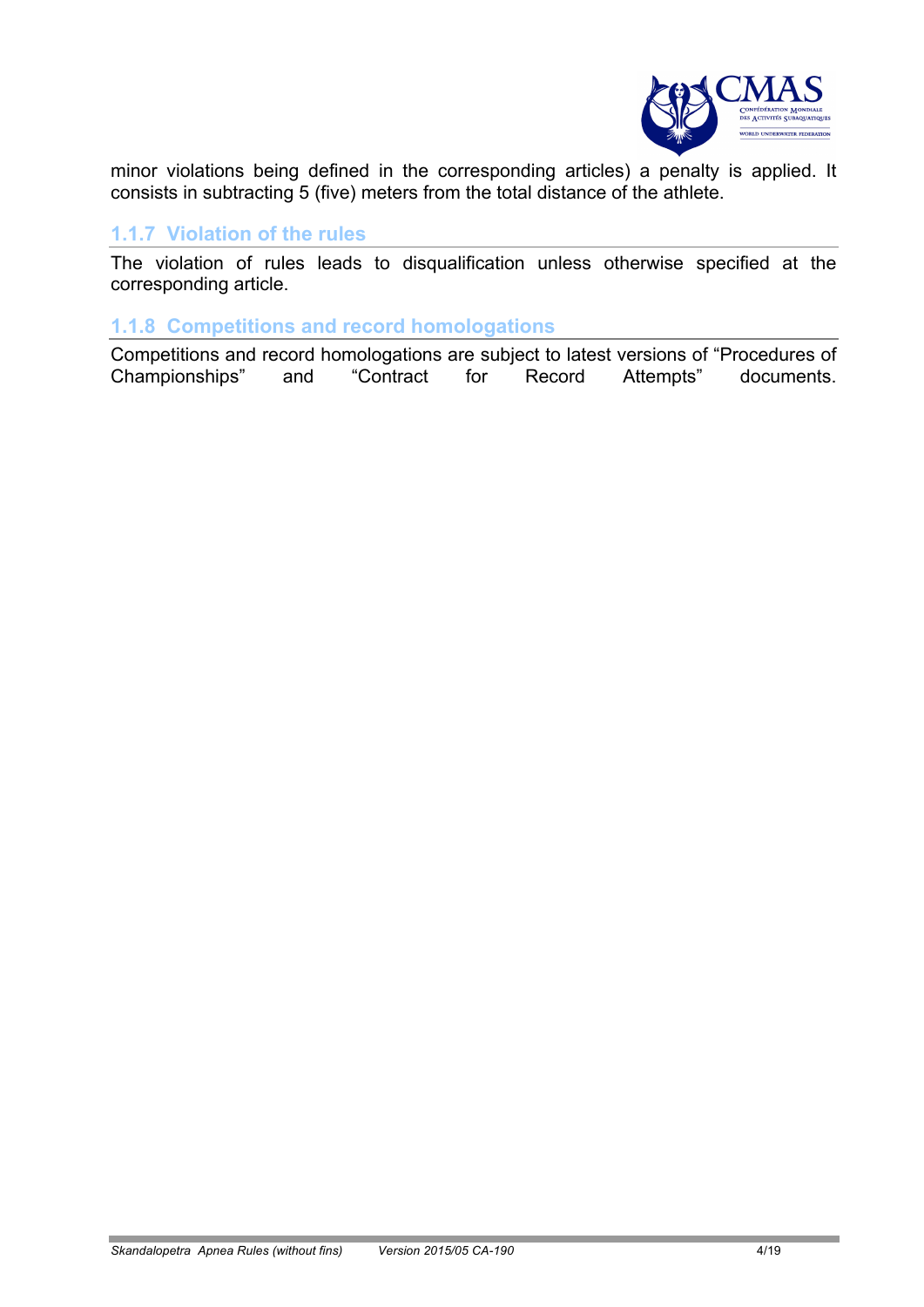

# 2. SECTION-II

## 2.1 TECHNICAL GENERALITIES

#### **2.1.1 Categories, Materials and Equipment for the Athletes**

#### **2.1.1.1** Categories

**2.1.1.1.1** CMAS championships are organized at a depth fixed in advance. Actually these depths are 30 m for men and 20 m for women.

**2.1.1.1.2** For other competitions various depths may be considered for national competitions, ranging from 10 m to 50 m. For instance we may have the following categories:

1st cat: 10 m 2nd cat: 20 m  $3rd$  cat:  $30 \text{ m}$ 4th cat: 40 m 5th cat: 50 m

In this case each team must declare their target depth at the technical meeting. Each category gives rise to a separate classification.

**2.1.1.1.3** A team is made of two competitors who alternate in the roles of apnea diver and surface assistant (kolaouzeris).

**2.1.1.1.4** Every country may present up to three teams (separately for men and women).

**2.1.1.2** Authorized material

**2.1.1.2.1** Gloves for the surface athlete

**2.1.1.2.2** Nose clip.

**2.1.1.2.3** Fluid goggles.

**2.1.1.2.4** Athletes will use the Skandalopetra provided by the organizer or use their own.

**2.1.1.3** Auxiliary equipment

**2.1.1.3.1** The athletes are allowed to use any weight other then given by the organization as defined in 2.1.7.2-2.1.7.3.

**2.1.1.3.2** Advertising is allowed on the clothing, nevertheless it is made clear that when international championships take place, athletes are obliged to present themselves for ceremonies in the official apparel of their national team,

**2.1.1.3.3** The use of oxygen is strictly forbidden. An athlete who has been declared guilty of the use of oxygen or of a mixture with excess oxygen will be immediately disqualified and will be subjected to a procedure of suspension from participation in the CMAS competitions and championships for a period which will be defined by the Confederation.

*Skandalopetra Apnea Rules (without fins) Version 2015/05 CA-190* 5/19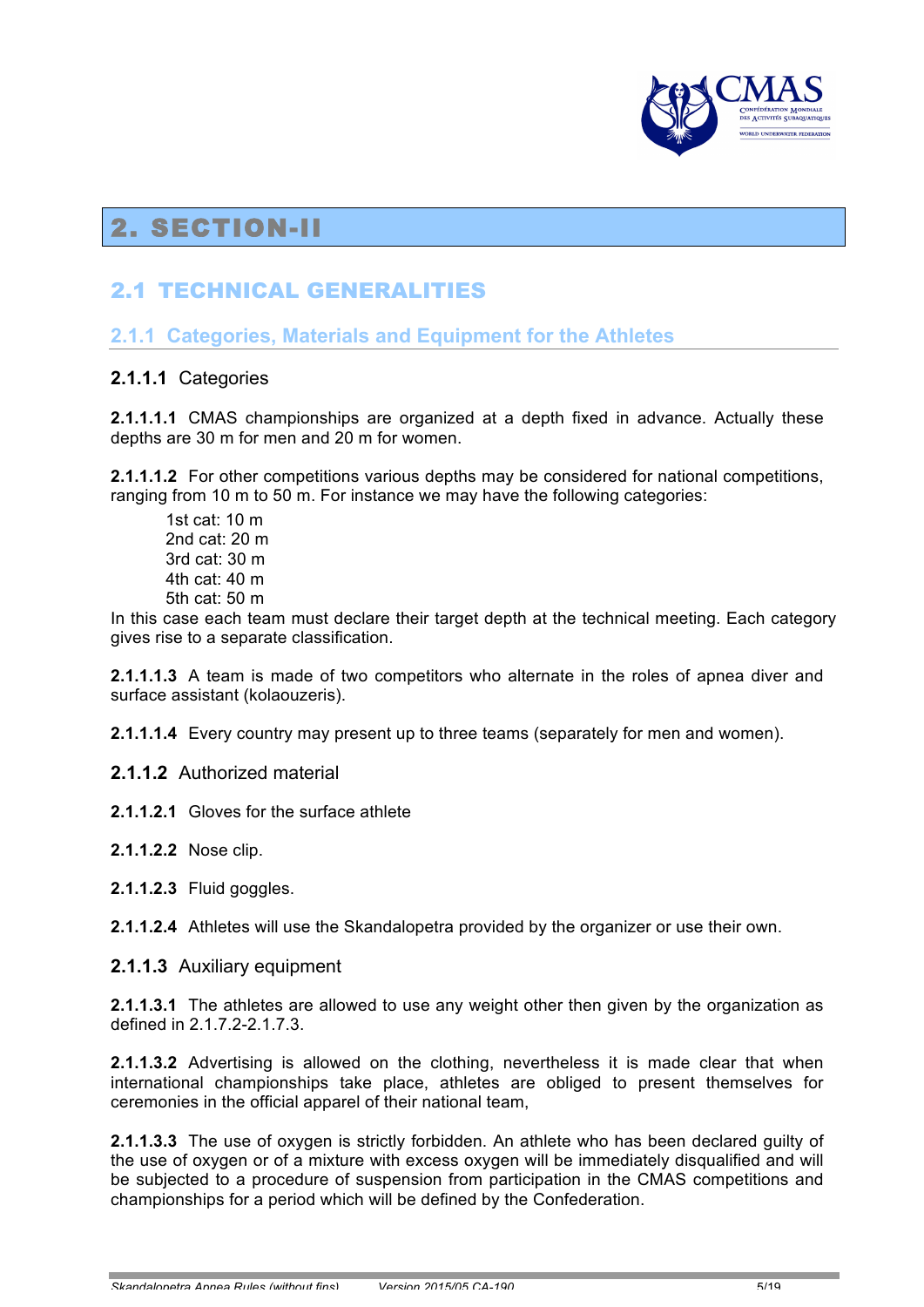

#### **2.1.2 Setting up the Competition Area**

**2.1.2.1** The event preferably takes place on a uniform sea or lake bed, if possible sandy.

**2.1.2.2** The competition site must be marked by buoys or a structure consisting of a boat or floating pontoon suitable for the purpose.

**2.1.2.3** All measurements must be verified and validated by the CMAS Main Judge.

**2.1.2.4** The Start Judge must have a microphone/megaphone for giving verbal orders.

**2.1.2.5** In order to assist the judges in their decisions an official video of the event should be present, recording all performance of the athlete at the surface and under the water.

#### **2.1.3 Competition Area**

**2.1.3.1** The Start Island

**2.1.3.1.1** Made up of a starting atoll that can be directly attached to a floating platform or a boat.

**2.1.3.1.2** The atoll may be anchored at the bottom by the quide rope.

**2.1.3.2** The anchoring system;

**2.1.3.2.1** The anchoring may be constituted by objects, of a sufficient weight to guarantee total stability and verticality in accordance with the conditions of the marine meteorology (such as waves, currents, tides, etc.).

**2.1.3.2.2** It is necessary to have enough reinforcements to keep the system stable.

**2.1.3.2.3** The upper part of starting area, must be vertically less than 0.5 (half) m from the water surface

**2.1.3.2.4** Several starting areas may exist on the same platform provided there is enough space.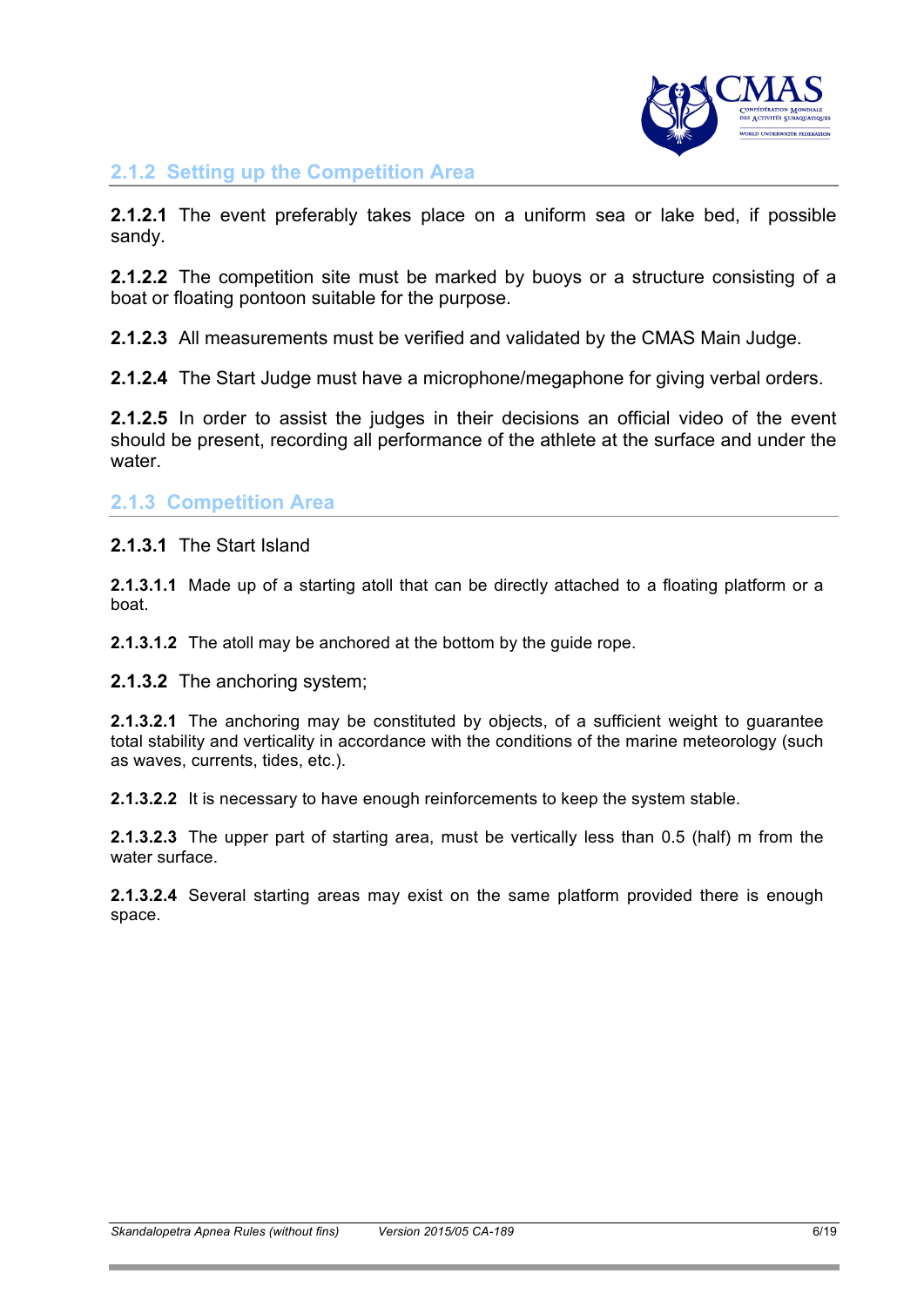

#### **2.1.4 Warm-up Area**

**2.1.4.1** The back side of the competition platform can be used for the warm-up.

**2.1.4.2** It is reserved for the athletes who prepare themselves for the competition under the orders of the Warm-up Judge.

#### **2.1.5 Competition ropes**

**2.1.5.1** The organizer must provide the ropes for each category respectively. The ropes should be sinking and factory pre-stretched.

**2.1.5.2** Each rope must be at least 5 (five) m longer than the competition depth. Its diameter should be from 8 (eight) to 12 (twelve) mm. Every 5 (five) m the rope must be marked with an indelible, color, mark.

**2.1.5.3** Official ropes, must be available to the judges the day before the competition.

**2.1.6 Security and diving guidelines**

**2.1.6.1** The diving guideline consists in the skandalopetra fastened to end of the rope, which is attached to the platform.

**2.1.6.2** The total length of the diving guideline of the diver must be 5 (five) m longer than his fixed depth.

**2.1.6.3** Another line must be installed near the main line, where an array of cameras fixed so as to cover the entire path of the athletes and of the scuba divers assisting the event.

**2.1.6.4** The athletes should be attached to the line with a lanyard (a rope about one metre long, connected to the wrist, and at the other end a large size clip ring that runs along the guide line).

#### **2.1.7 Skandalopetras**

**2.1.7.1** Athletes can participate with different weight skandalopetras. They can use their own skandalopetra according to 2.1.7.2-2.1.7.3

**2.1.7.2** The skandalopetra must be made from granite or marble, of any color, with a hole of about 14 (fourteen) mm diameter near the upper edge.

**2.1.7.3** The weight of a skandalopetra must be between 6 (six) and 14 (fourteen) kg. In CMAS official competitions the organizer should provide skandalopetras of 6,8,10,12 and 14 kg.

**2.1.7.4** All skandalopetras must be validated by the judges before warming-up.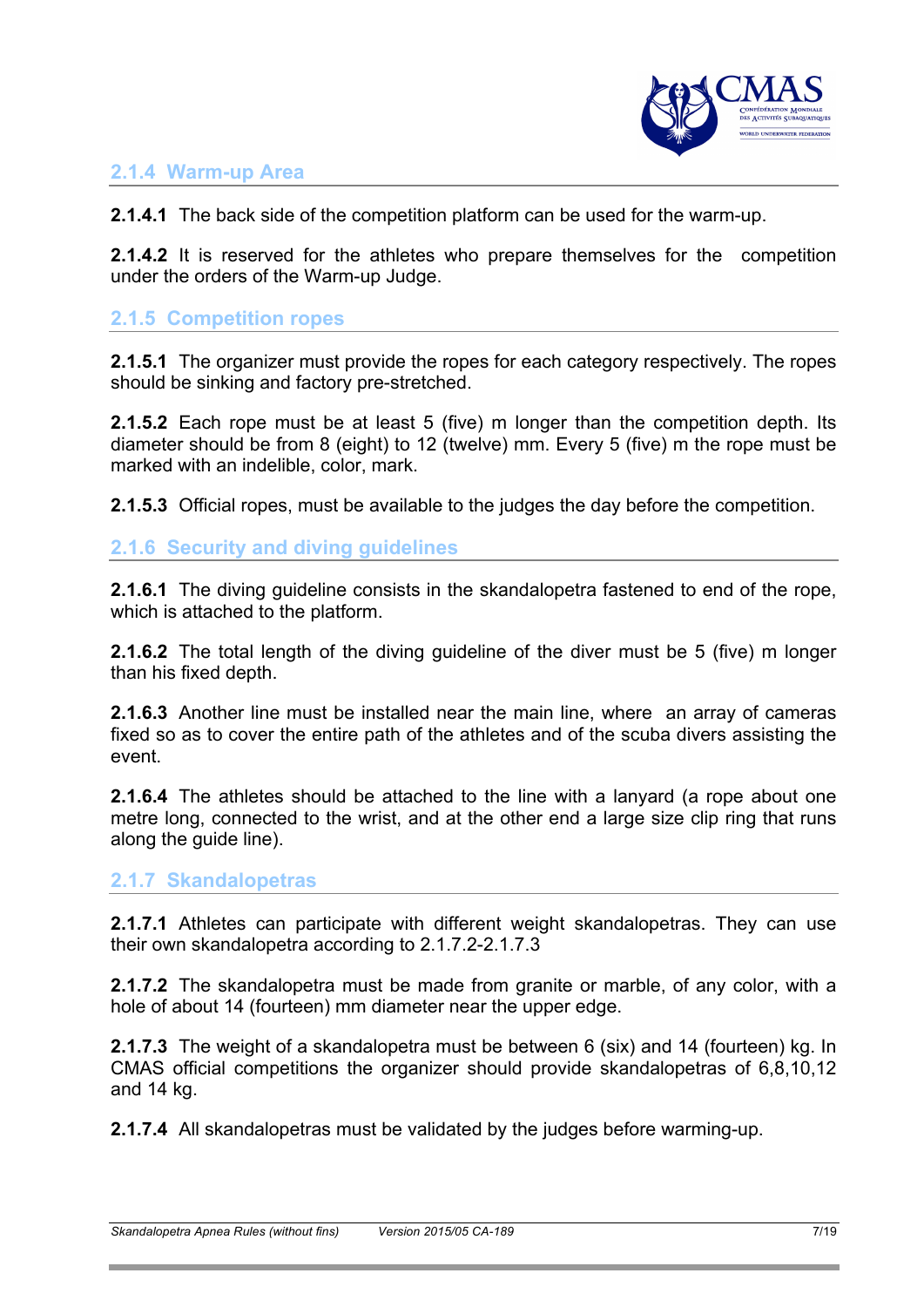

#### **2.1.8 Pontoons or boats**

**2.1.8.1** A pontoon or a boat of adequate dimensions should be located close to the start island to take the athletes participating in the competition (if necessary).

**2.1.8.2** A second pontoon or boat of adequate dimensions must be located in the vicinity of the competition area for the activity of the judges and for the support of the services of assistance and first aid.

**2.1.8.3** It is indispensable that the pontoons and/or boats have anchoring independent from that of the competition areas.

**2.1.8.4** Apart from the boats at the disposal of the Main Judge and of the Doctor, it is necessary that there should be:

**2.1.8.4.1** One first aid boat with oars can be located in the competition area (this may be the same as the boat).

**2.1.8.4.2** Two boats for transportation or for rapid evacuation. At least one of these boats must at all times be in the area.

**2.1.8.4.3** One boat for the competitors who are waiting to take part.

**2.1.8.4.4** One support boat, for the assistants and equipment (this may be the same as the boat mentioned above).

#### **2.1.9 Measurement of depth**

**2.1.9.1** The precise measurement of the depth reached by the diver is recorded with two calibrated digital electronic depth gauges which the athlete wears on his wrists.

**2.1.9.2** The depth gauges must be approved by the Main Judge before the competition.

**2.1.9.3** In case of different indication the one with the deepest indication is accepted.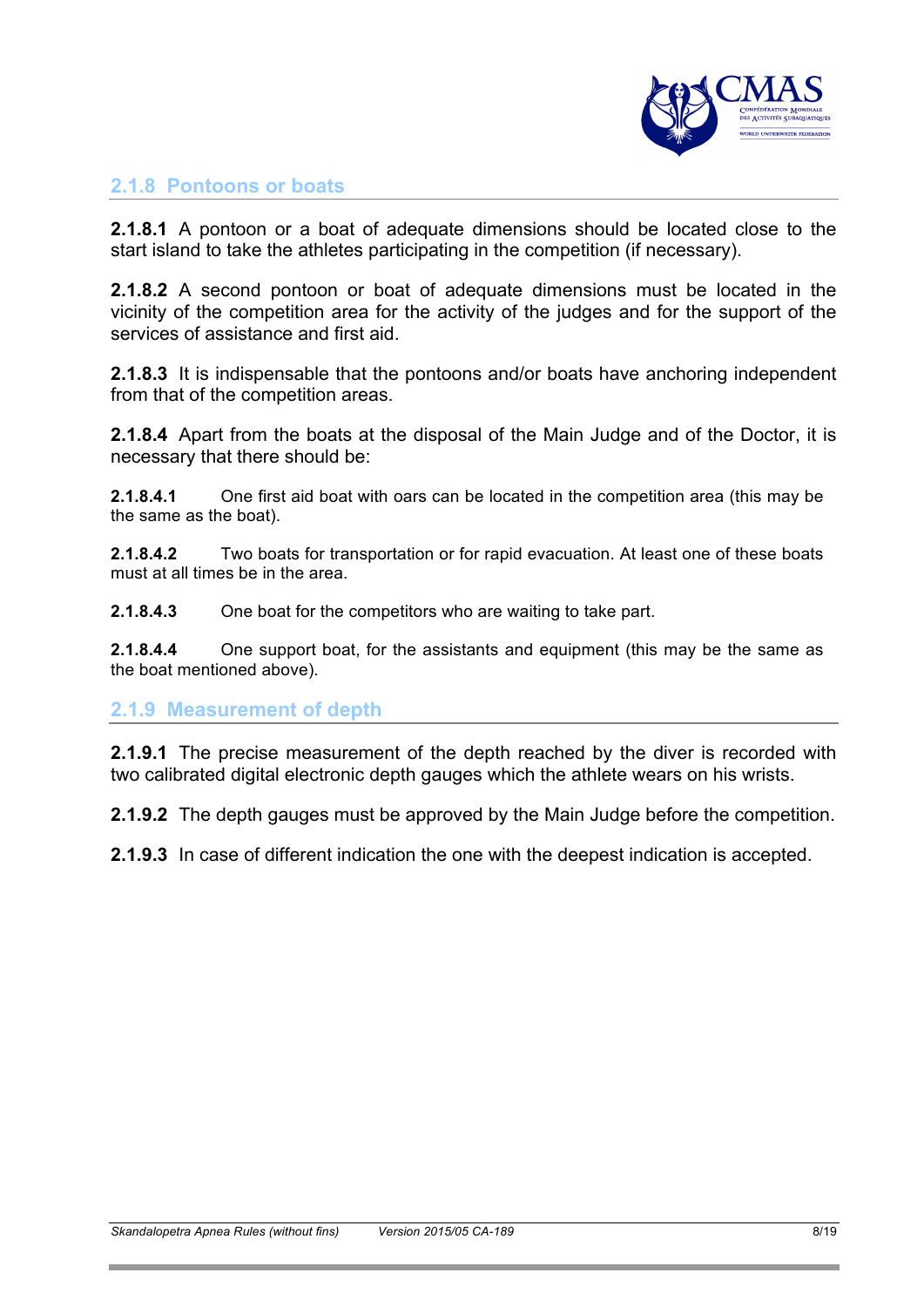

#### **2.1.10 Loss of Consciousness-Black Out**

**2.1.10.1** In case of Loss of Consciousness-Black Out, the responsible judge can decide whether the athlete needs assistance or not.

**2.1.10.2** Loss of Consciousness-Black Out leads to suspension from current performance and the rest of the event.

**2.1.10.3** A loss of motor control (samba, not necessitating assistance), leads simply to disqualification of the athlete from the performance if he can't perform his postperformance control by OK protocol defined in corresponding articles.

#### **2.1.11 Athlete's Assistants**

**2.1.11.1** Athletes participate to the event in teams of 2 (two) persons.

**2.1.11.2** Each athlete participates in turn once as an apnea diver and once as surface assistant (kolaouzeris). The team completes the event in two attempts.

**2.1.11.3** The two team athletes assist one another both in the official attempt and during warming up.

**2.1.11.4** A disqualification of one athlete disqualifies also his team-mate but only for the event at hand.

**2.1.11.5** Only the main judge can allow the coach to intervene in case of a technical problem.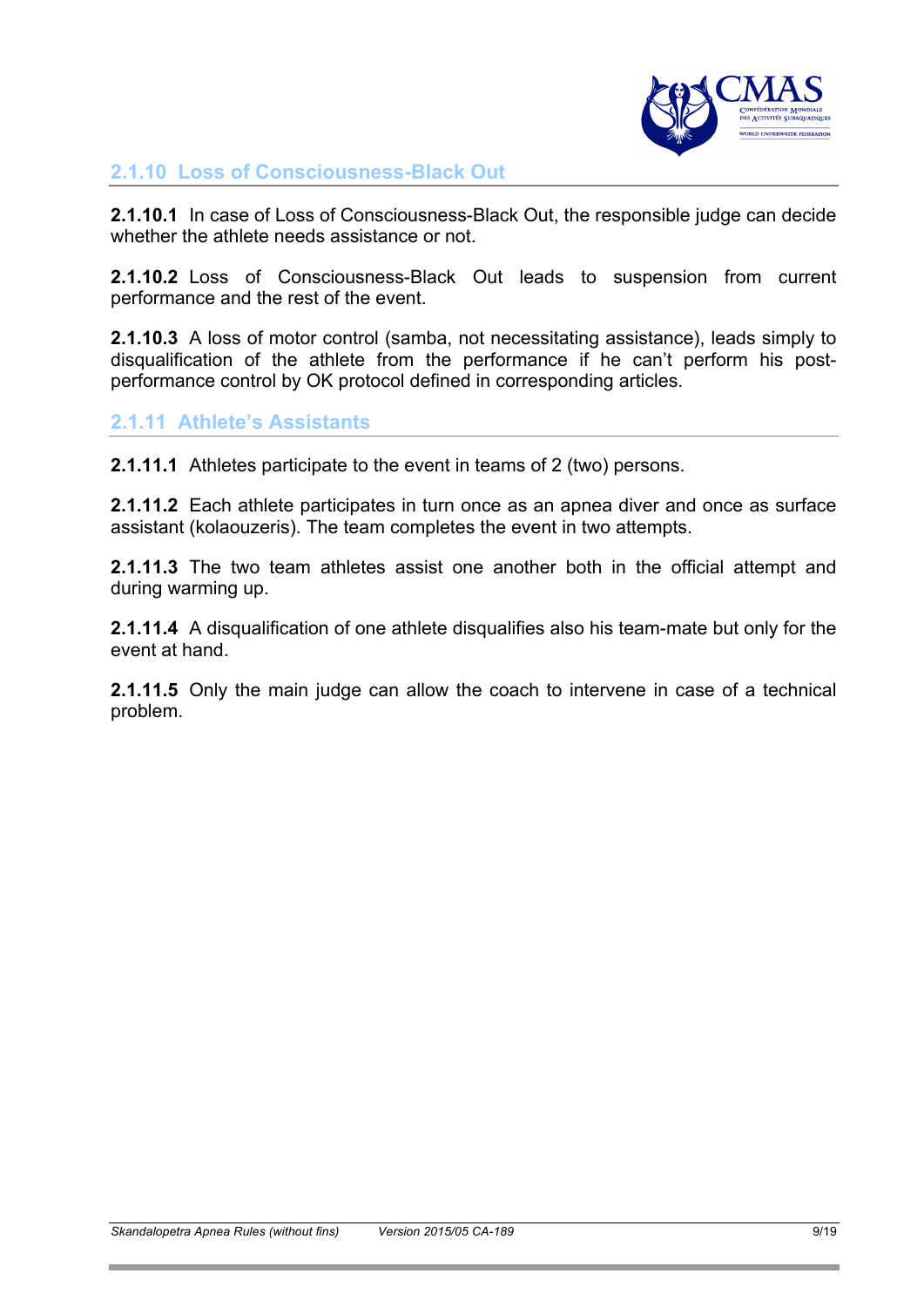

## 2.2 The PANEL of JUDGES and the STAFF

#### **2.2.1 General**

**2.2.1.1** The judges and the staff must take their decisions in an autonomous manner and, unless there is a contrary indication in the regulations, independently of one another.

**2.2.1.2** The judges and the staff are responsible for the preparing and conducting the competition.

#### **2.2.1.3** Composition of the panel of Judges and the staff

The Panel is made up of

- $\triangleright$  main judge appointed, for the CMAS Championships, by CMAS,
- $\triangleright$  judge responsible for the competition area,
- $\triangleright$  surface judge,
- $\triangleright$  depth judge,
- $\triangleright$  warm-up judge,
- $\triangleright$  technical and safety judge,
- $\triangleright$  time-keeper judge,
- $\triangleright$  competition secretary,
- $\triangleright$  medical assistance.
- $\triangleright$  other assistants.

**2.2.1.4** The Panel of Judges and staff, with the exception of the main judge is put in place by the organizer. It is entirely responsible for the preparing and the conducting the events.

#### **2.2.2 Main Judge**

**2.2.2.1** For CMAS Championships, the Main Judge is proposed by the Apnea Commission and appointed by the CMAS Executive Bureau.

**2.2.2.2** He has full control and authority over all officials. He must approve their positions and give them instructions for the particular regulations concerning the competition.

**2.2.2.3** His mission is:

- $\triangleright$  inspection of the competition installations,
- $\triangleright$  control and approval of the dossiers of the participants concerning their suitability to take part in the events,
- $\triangleright$  control and approval of the registration forms and the determination of the starting order,
- $\triangleright$  approval and signature of the classification before the publication of the results.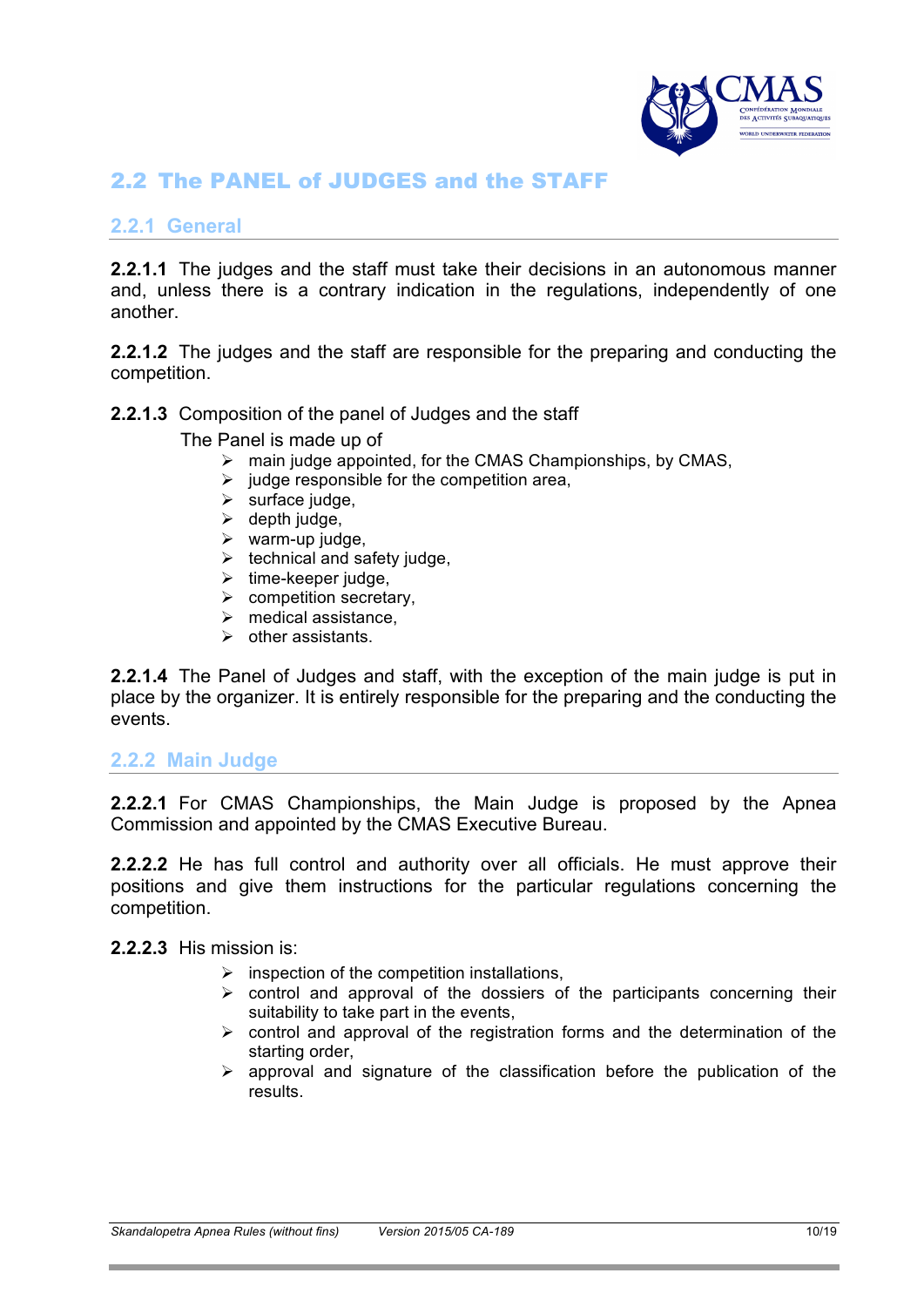

**2.2.2.4** He must ensure that the regulations and the decisions of CMAS are obeyed and he must resolve all the questions concerning the organization of the competition when the regulations do not provide any solution.

**2.2.2.5** He must ensure that all the necessary officials for the proper organization of the competition are at their respective positions. He may nominate replacements for absent judges, and substitutes for those who are incapable of carrying out their tasks or who turn out to be not up to the task. He may appoint supplementary officials if he judges this necessary.

**2.2.2.6** He authorizes the starter to give the starting signal after he has assured himself that all the members of the panel of judges are in place and ready.

**2.2.2.7** He may take the decision of a false start and restart the starting procedure.

**2.2.2.8** The Main Judge has the right to cancel or to suspend, the competitions in case of force majeure such as unfavorable meteorological conditions (in the case of an outdoor swimming pool or open water) or if the location of the competition is no longer in accordance with the requirements of the regulations.

**2.2.2.9** The Main Judge may disqualify any athlete for any violation of the regulations that he personally observes or of which he is notified by other officials.

**2.2.2.10** Through the monitor screen, the main judge views every instant of the athletes' diving and checks for any irregularities.

**2.2.2.11** The main judge, in case of accident, may give the order to pull up the line.

#### **2.2.3 Competition Area Judge**

**2.2.3.1** The judge responsible for the area of competition must locate himself on the judge's boat.

**2.2.3.2** It is his task to organize the activity of the other judges of the area. He is responsible for changes of the judges and assistants in his zone.

**2.2.3.3** He authorizes the start of the competition for each athlete and supervises the sequence of the events.

**2.2.3.4** He receives from the Surface Judge the marker of the distance covered by the athlete at the end of the performance and marks the distance on the competition report.

**2.2.3.5** He receives the notes on the rule violations observed by other judges with the possible proposition of a sanction or disqualification which he must put into effect.

**2.2.3.6** He receives the protests from the captains of the participating teams.

**2.2.3.7** At the end of the events, he should;

**2.2.3.7.1** request the intervention of the Main Judge and the Area Judges involved to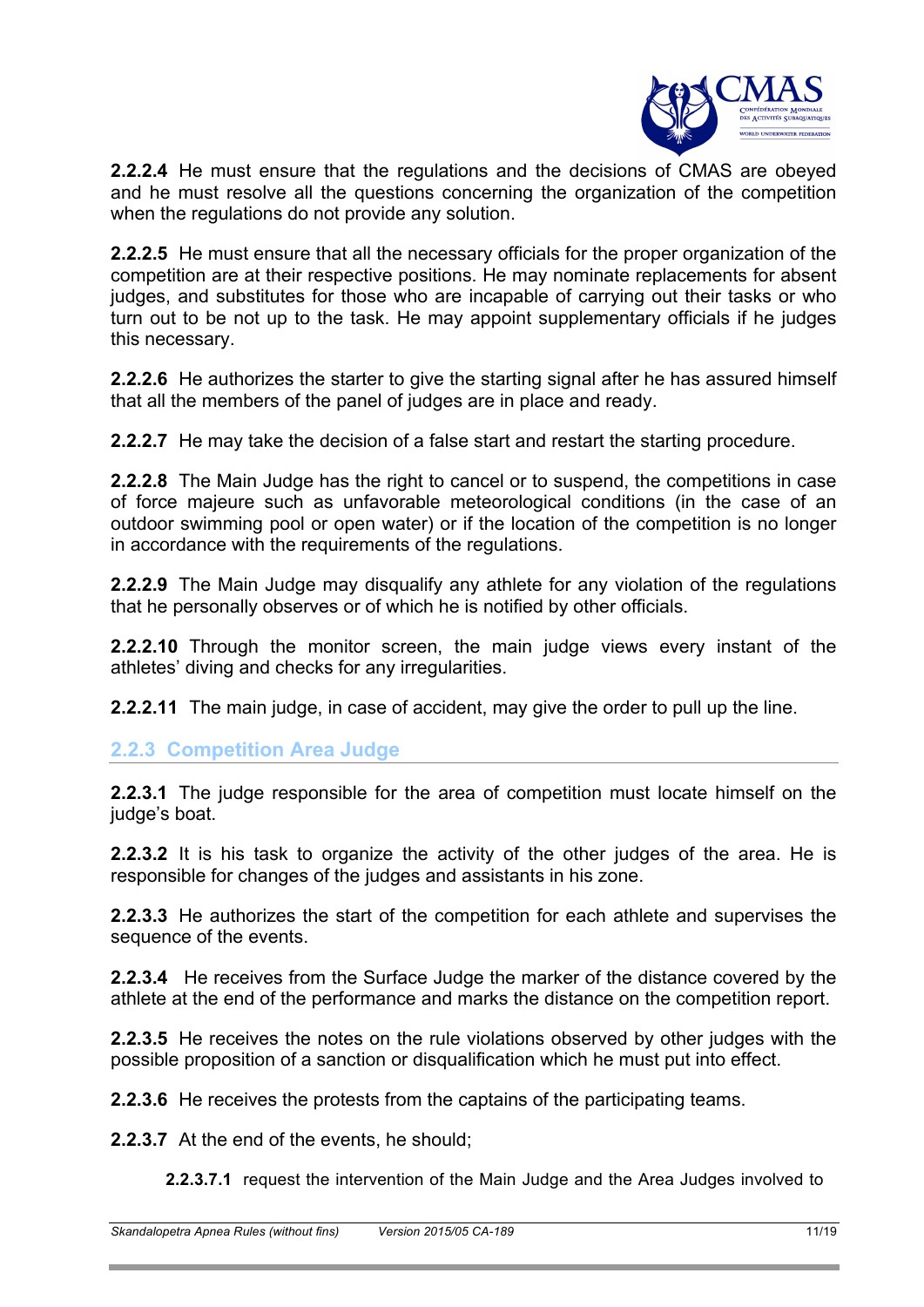

examine the protests,

**2.2.3.7.2** apply the decisions taken by the Main Judge on the protests,

**2.2.3.7.3** draw up the definitive classification of his area of competition,

**2.2.3.7.4** forward the copy of the final classification to the Main Judge,

**2.2.3.7.5** responsible for the changes of the judges and the assistants of his zone.

#### **2.2.4 Surface Judge**

**2.2.4.1** The surface judge must signal the arrival of the athlete at the surface by raising one arm.

**2.2.4.2** The Surface Judge watches the athlete during the performance and he continues to do so during the 10 (ten) seconds that follow the athlete's surfacing and the 5 (five) seconds which follow during which the athlete must touch the yellow disc, which marks the validity of the performance.

**2.2.4.3** He also follows the athlete at the next 15 (fifteen) seconds standing by himself in the water.

**2.2.4.4** He receives from the athlete the depth gauges and transmits the result through his assistant to the judge responsible for the competition area.

**2.2.4.5** He must check that the athlete, during the whole event, is in good condition and that he does not need any assistance. He signals any possible irregularities to the Main Judge.

**2.2.4.6** He carries out his function on the water's surface.

**2.2.4.7** The Surface Judge shall wear a yellow long sleeve T-Shirt.

**2.2.4.8** The equipment of the surface judge is that for diving in apnea, according to CMAS standards.

#### **2.2.5 Depth Judge**

**2.2.5.1** The Depth Judges are situated under the water, with the use of air or mixed gas tanks and with the equipment set down for scuba diving according to CMAS standards.

The depth judges are strongly advised to be equipped with full face masks with radio to communicate with the surface and give the order to pull up the line.

**2.2.5.2** The positioning of the deep judges are as follows;

**2.2.5.2.1** Up to 30 meters; one judge at 10 (ten) meters, one at 20 (twenty) and one at 30 (thirty) meters. (Note that for CMAS competitions the depths are actually fixed at 30 m for men and 20 m for women).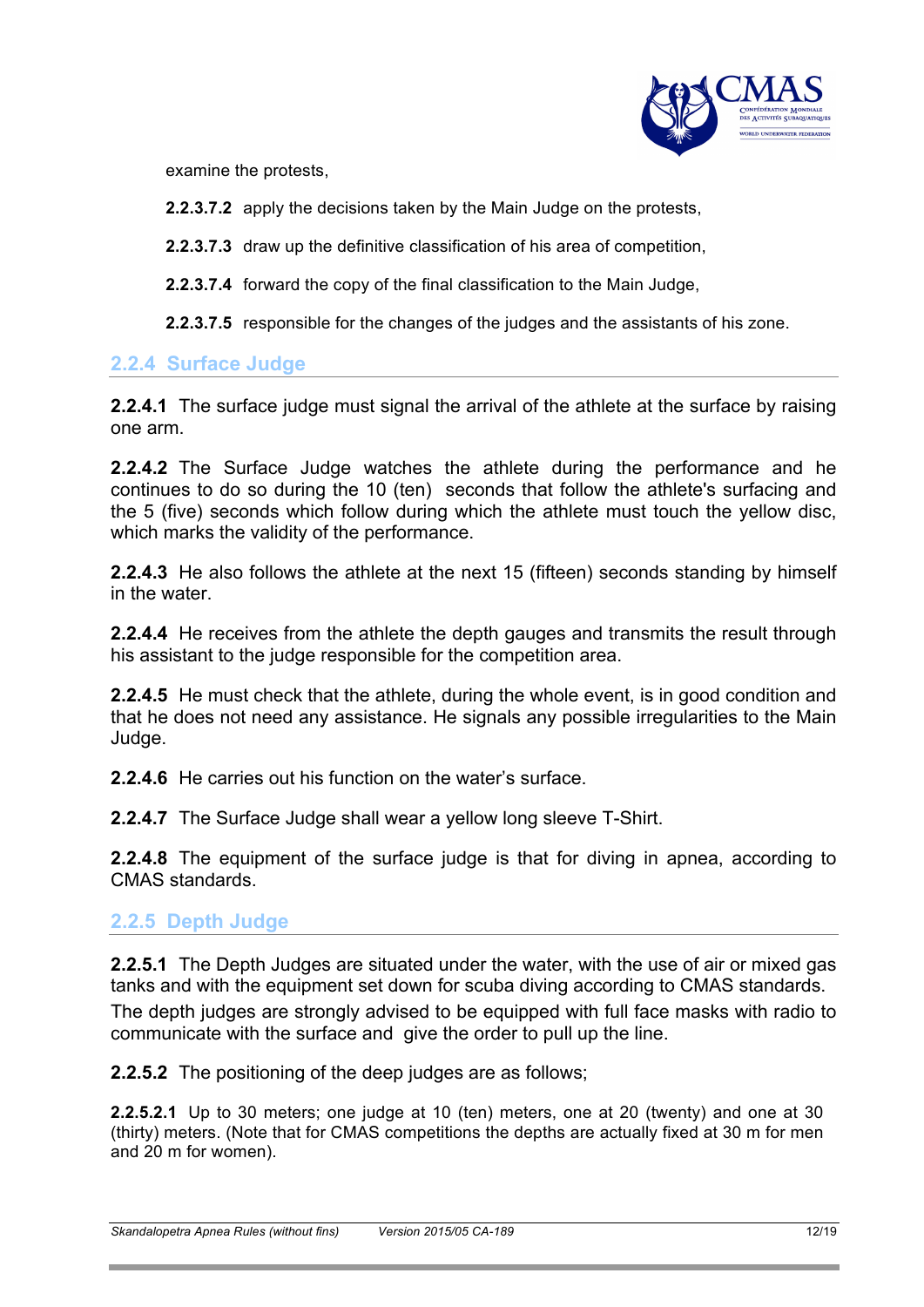

**2.2.5.2.2** After 30 meters; one judge at every 15 (fifteen) to 20 (twenty) meters is to be positioned. In case of low visibility that distance can be smaller.

**2.2.5.2.3** If the organization offers a system for the safety of the athletes without the depth judges after 35 (thirty five) meters and if that is approved by the main judge then there might be no need for those judges.

**2.2.5.2.4** He checks whether the athlete, arrives to the bottom without abandoning the skandalopetra. He also verifies that the athlete obeys the rules during the performance under the water.

**2.2.5.3** The change of judges is ordered by the judge responsible for the competition area, who, while temporarily suspending the event, authorizes the new Depth Judge and a new assistants to dive to replace their colleagues.

#### **2.2.6 Warm-up Judge**

**2.2.6.1** The Warm-up Judge is situated on the athletes' boat.

**2.2.6.2** He is responsible for the competitors and, on the basis of the starting order, he calls the athletes, passes them the official marker with the participant number, and puts them at the disposal of the starting judge.

**2.2.6.3** He checks that the competitors wait their turn and he manages the warm-up of the athletes in the warm-up area.

**2.2.6.4** He checks the equipment of the athlete: mask, weights, etc.

#### **2.2.7 Technical and the Safety Judge**

**2.2.7.1** He is responsible for the observation of the safety requirements in force and the technical problems of the competition.

**2.2.7.2** He is located at the departure of the competition under the authority of the Main Judge.

**2.2.7.3** He must take care of all the necessary material and apparatuses for the unfolding of the events.

**2.2.7.4** He is responsible for the installation of the course according to the plans published in the specific regulations. The use of boats, the placement of safety divers and the means of radio communication are also a part of his responsibilities.

**2.2.7.5** He may require that the organization committee put at his disposal a sufficient number of assistants so that he can fulfill his mission without difficulty.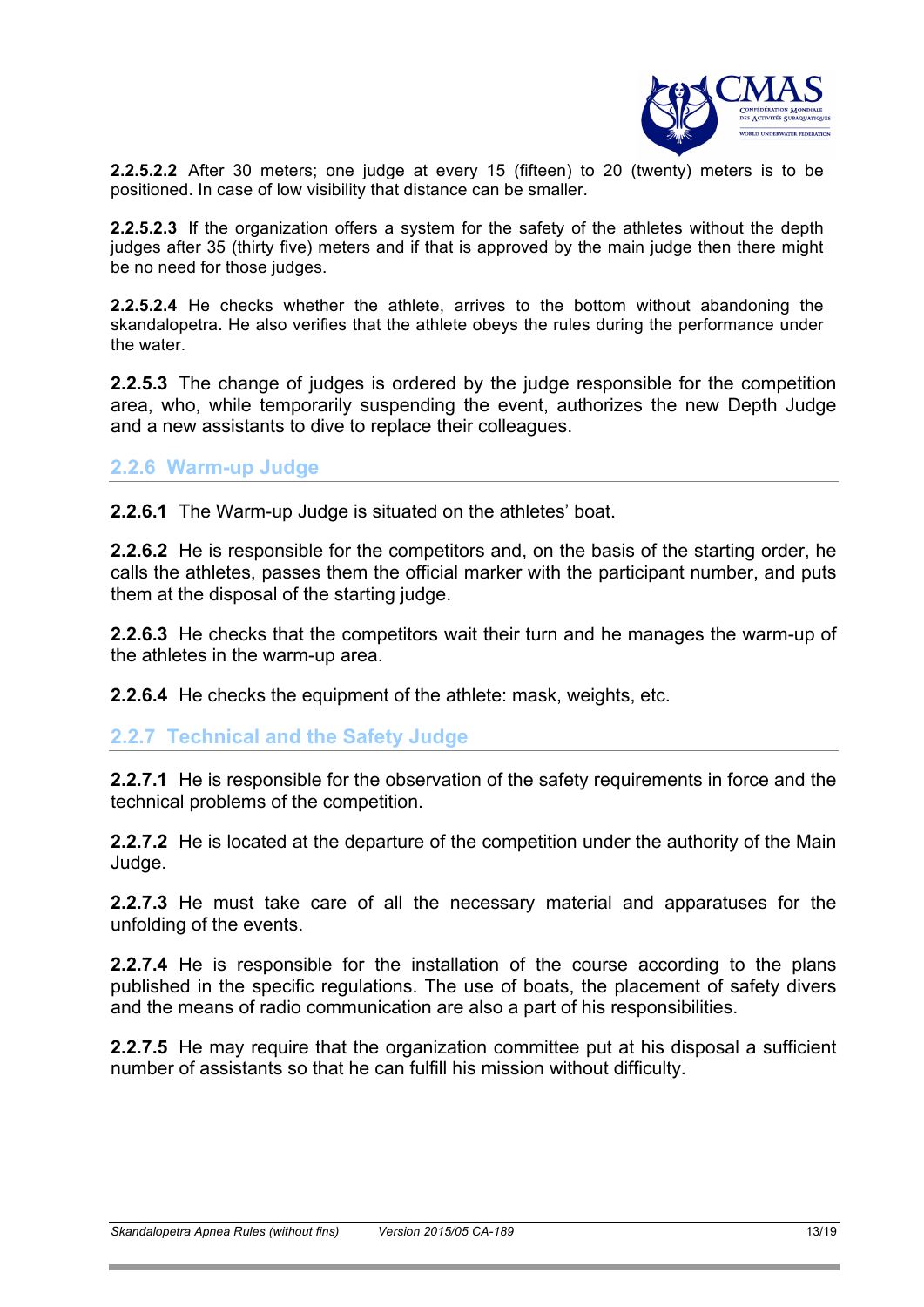

#### **2.2.8 Time-Keeper Judge**

**2.2.8.1** He stands by Surface Judge and is responsible for timing the attempt.

**2.2.8.2** He stars the chronometer when the diver or the stone touch water and stops it as soon as the diver's face comes out from the surface.

**2.2.8.3** According to competition needs there may be 2 (two) chronometers. (If the two times are different the smallest time is the official one).

**2.2.8.4** They give the official time to competition area Judge.

#### **2.2.9 Competition Secretary**

**2.2.9.1** He is responsible for checking the written results and the positions in each competition received from the Main Judge.

**2.2.9.2** He designates the assistant secretaries and directs their work.

**2.2.9.3** He prepares all the material of the secretary's office as well as the documentation necessary for the competition.

**2.2.9.4** He verifies the result, signs the new records and puts them in the official record. He ensures that the decisions of the Main Judge are put in the official record.

**2.2.9.5** He transmits the results concerning the podium places and the composition of the finals.

**2.2.9.6** The results and the records must not be forwarded to the secretary for distribution until this has been authorized by the Main Judge.

**2.2.9.7** He prepares the final report of the competition.

**2.2.9.8** If a press office exists, the competition secretary, upon permission of the Main Judge, provides all information about the competition for the media

#### **2.2.10 Medical Assistance**

**2.2.10.1** The medical assistance must guarantee the first aid interventions to those who suffer accidents by giving them the aid necessary from the beginning of the accident until the re-establishment of conditions of health in the local health facilities. Communication of medical assistance team to the doctor of local health facilities shall include the causes and circumstances of the accident occurring at the athlete.

**2.2.10.2** The medical assistants are appointed by the Organizing Committee and they are responsible for controlling the event at the level of their (medical). The medical team is made up of:

 $\triangleright$  One doctor (MD) attending at a competition in apnea that must be skilled, experienced and capable of and equipped to perform CPR (cardio-pulmonary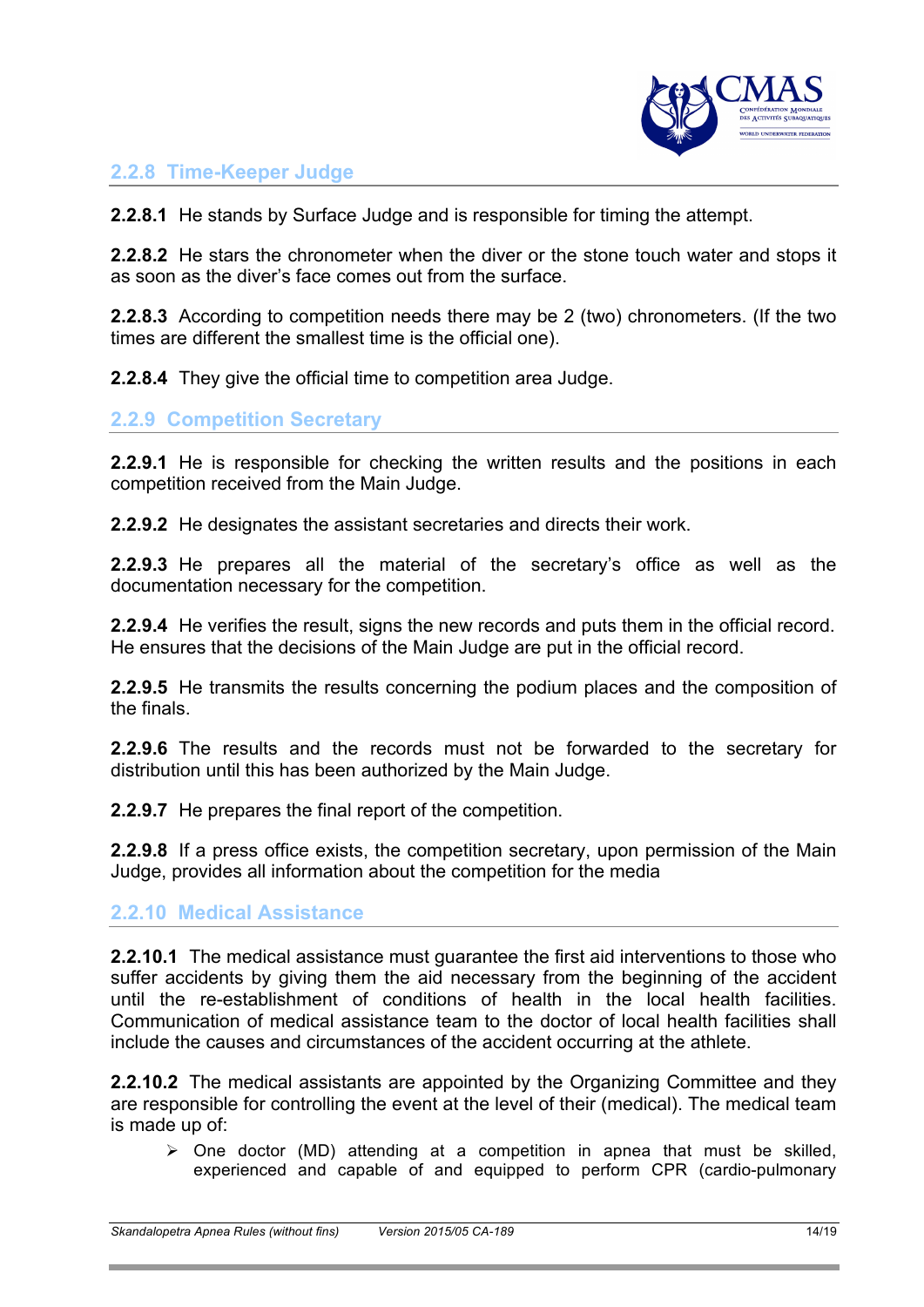

resuscitation) and first aid who is responsible for the manifestation and always in the competition area,

- $\triangleright$  An ambulance reserved for the competition area, with a doctor on board, which must be located on land, close to the Health Centre,
- $\triangleright$  An official hospital facility which must be easily accessible for the ambulance,
- $\triangleright$  A decompression chamber which is already alerted of the competition and has given its availability for emergency actions,
- $\triangleright$  The availability of sanitary transportation by helicopter is advisable.

The assistants who occupy the first aid mission will be equipped with:

- $\triangleright$  Small masks for artificial respiration mouth to mouth,
- $\triangleright$  Ambu-bag,
- $\triangleright$  A tank of oxygen with a regulator,
- $\triangleright$  Water and sugared drinks,
- $\triangleright$  Any other equipment at the doctor's discretion.

#### **2.2.11 Safety Free Divers and Other Assistants**

**2.2.11.1** At least three Safety Free Divers will be located at the competition area and will meet the athlete at 15 (fifteen) to 25 (twenty five) meters depth and accompany him to the surface.

**2.2.11.2** Safety Free Divers are expected to be experienced enough for free diving and safety.

**2.2.11.3** Other assistants are appointed by the Organizing Committee for the competition and answer to the person responsible for assistance who establishes, together with the Main Judge, the different missions to be assigned to each particular assistant.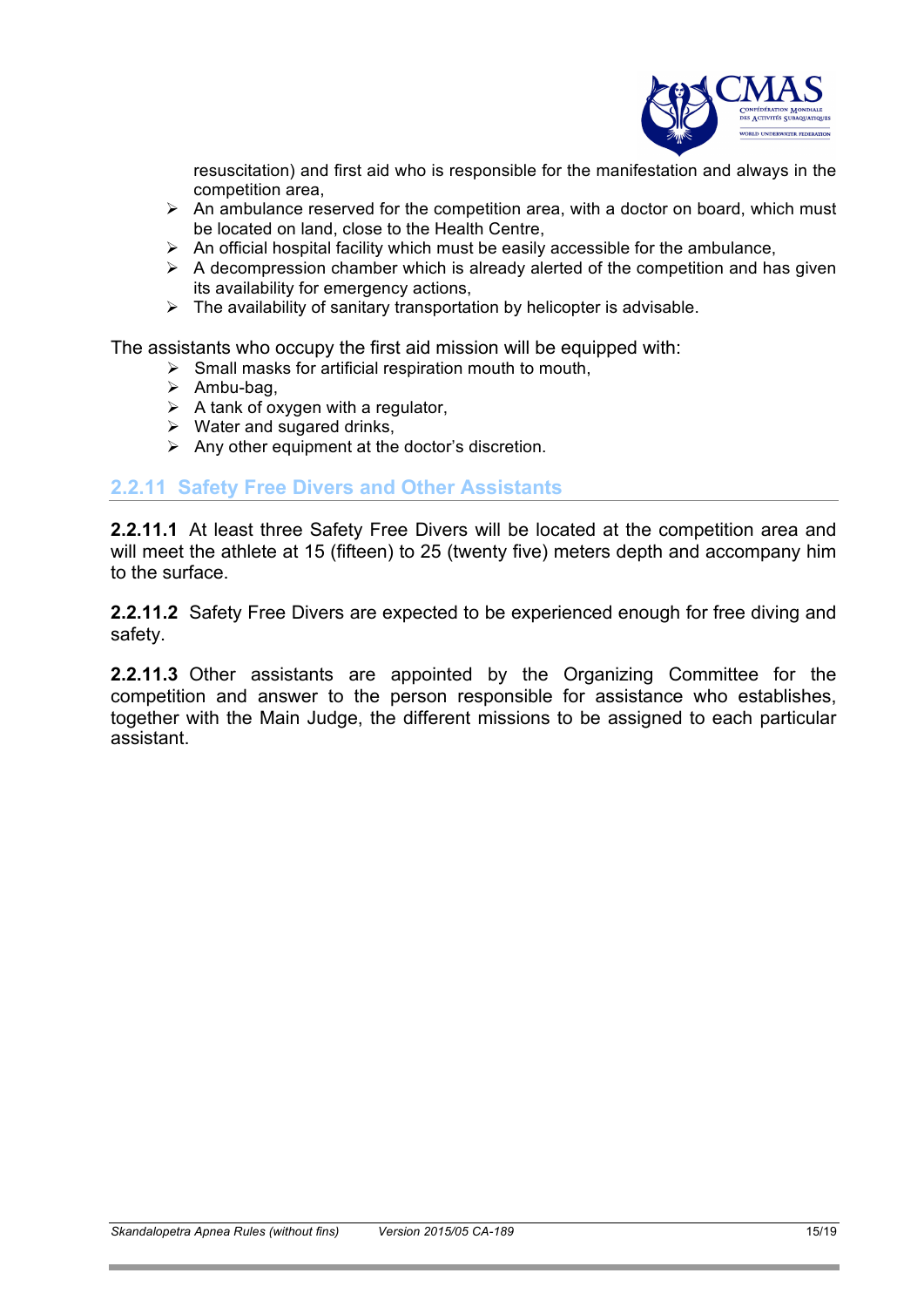

# 3. SECTION-III

## 3.1 CONDUCTING the COMPETITIONS

#### **3.1.1 Start**

**3.1.1.1** The athletes admitted to the competition present themselves one hour before at the boat or place in the area set aside by the judge situated near the competition area for warm-up.

**3.1.1.2** 30 (thirty) minutes before their start (of the last three minutes) they must be at the disposal of the Warm-up Judge who will so inform the Start Judge.

**3.1.1.3** Before the last 30 (thirty) minutes the athlete is not allowed to go into the water.

**3.1.1.4** The athletes will start every 8 (eight) minutes.

**3.1.1.5** The event starts when the starter informs the athlete to go to the Start Island.

**3.1.1.6** The athlete will then have three minutes to immerse himself.

**3.1.1.7** He will be reminded of the time by the starter:

- 3 more minutes,
- 2 more minutes,
- 1 more minute,
- 30 seconds,
- 10 seconds,

Every second from 10 to 0 or an acoustic signal.

**3.1.1.8** The athlete who has not started at the count of zero or the acoustic signal, loses his right to pursue the event.

**3.1.1.9** During the last three minutes given to the athlete he may start at any time that he feels ready.

#### **3.1.2 Descent**

**3.1.2.1** The athletes can use any Skandalopetras they wish, according to 2.1.7.

**3.1.2.2** The descent is vertical to the water surface and it stops when the rope, the length of which is fixed by the competition category, is paid out.

**3.1.2.3** During descent the athlete can take advantage of the skandalopetra and maintain his speed according to his equalization ability.

*Skandalopetra Apnea Rules (without fins) Version 2015/05 CA-189* 16/19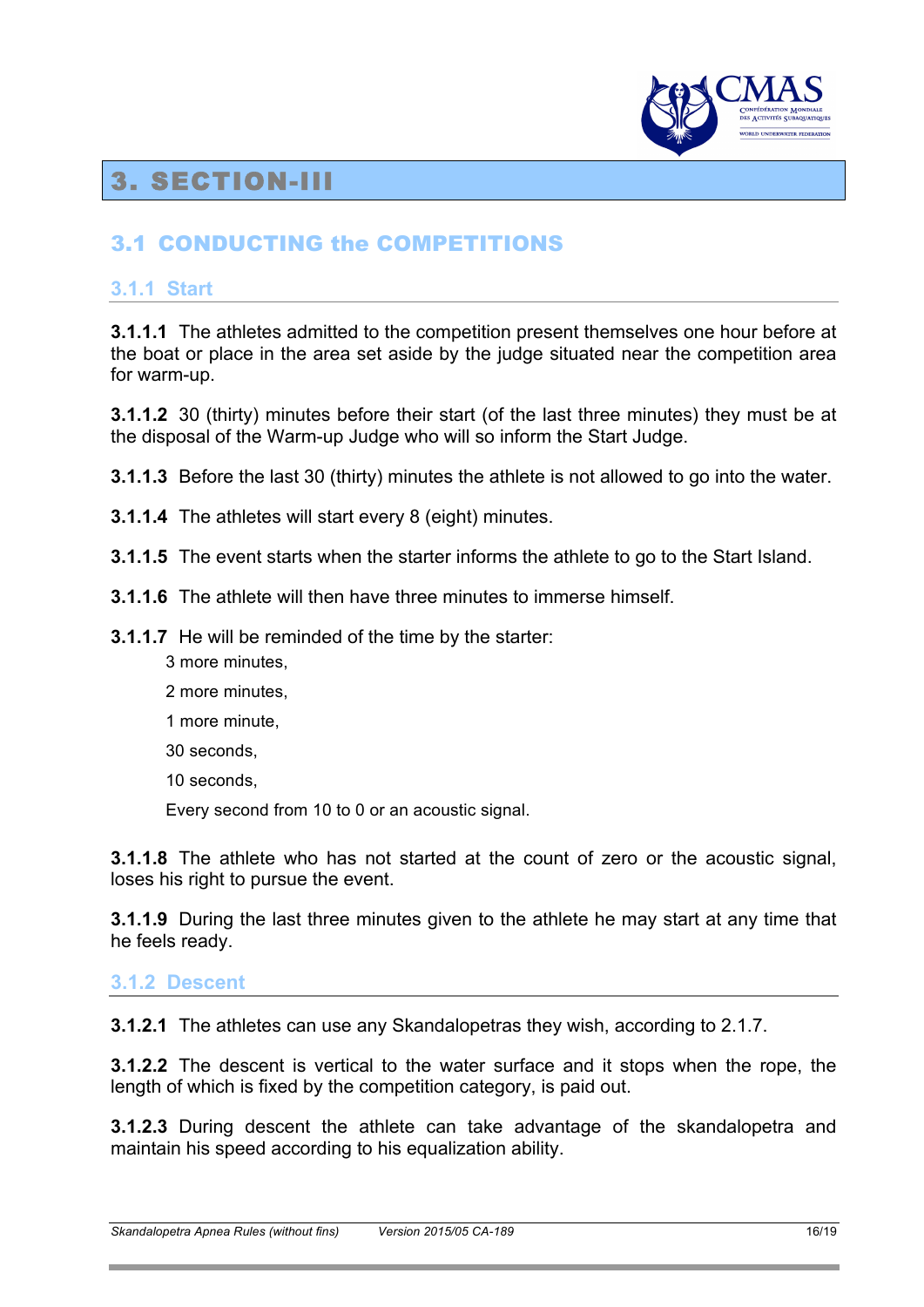

**3.1.2.4** The diver descends holding the skandalopetra with two, or one hands. He is also permitted to hold it from the edge of the rope fastened to it.

**3.1.2.5** During the diver's descent the surface assistant holds the rope letting it out steadily in such a way that at any moment he can perceive a signal from the diver.

**3.1.2.6** The surface assistant is responsible to pay out the exact length of rope, for the category in which the team participates. He must make sure that the rope does not get entangled.

**3.1.2.7** Official depth gauges on the diver's wrist are the only depth indicators and must be the same for all the athletes of a category.

**3.1.2.8** If during his descent the diver abandons the skandalopetra, the ascent must be according to 3.1.3

**3.1.2.9** The diver is permitted to start from the platform in any starting position (standing, sitting on a chair, on his knees, or even taking the skandalopetra from his team-mate in the last seconds before diving…), but always out of the water.

**3.1.2.10** The surface assistant is allowed to touch the diver or even to talk to him during the 3 min countdown, maintaining the rope or giving him the skandalopetra the moment that they decided in advance.

**3.1.2.11** When the diver or the stone touch the water, the chronometer starts.

#### **3.1.3 Ascent**

**3.1.3.1** The ascent starts at the point where the rope finishes and descent stops.

**3.1.3.2** The athlete must ascend without pulling the rope holding the skandalopetra but either stepping on the skandalopetra or just holding the rope. In any case his upper hand should not exceed a mark that lies at 4 (four) m from the skandalopetra.

**3.1.3.3** The surface assistant on the platform starts pulling the rope holding the skandalopetra and the diver after the latter's signal along the rope.

**3.1.3.4** At the moment when the surface assistant feels his team-mate's signal on the rope, must say loudly "ascent".

**3.1.3.5** During ascent the surface Judge and his assistant with one hand up indicate to the attendance that the diver is ascending.

**3.1.3.6** The athlete must not be helped or touched for any reason before he completes his effort, unless he is in difficulty.

**3.1.3.7** In case of loss of consciousness, as defined in article 2.1.10, during or after his effort, the athlete is disqualified.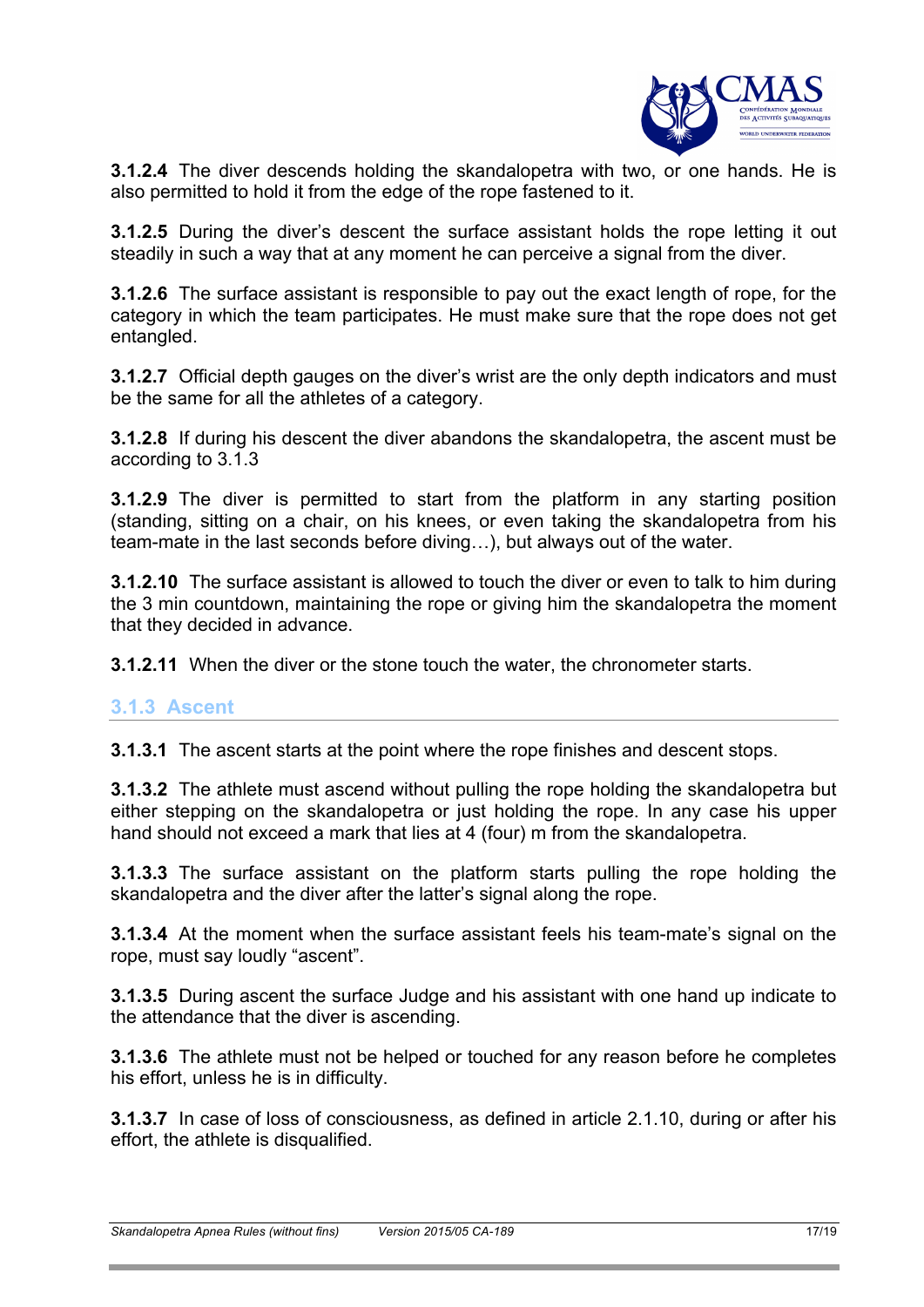

**3.1.3.8** Athletes must stand on the skandalopetra holding the line, as described in 3.1.3.2, by their own power without help from anyone.

**3.1.3.9** At the end of ascent when the diver's face comes out of the water, the chronometer stops. The Surface Judge starts counting 10 (ten-1 to 10) . During the next five seconds (5, 4, 3, 2, 1, 0) counted again by the Judge, the athlete must touch the yellow disk (30 cm diameter) in front of him. During the next 15 (fifteen) seconds he must stay afloat without necessitating external assistance.

**3.1.3.10** The Surface Judge must immediately provisionally validate the attempt if the athlete has completed the protocol without problem.

**3.1.3.11** The Depth Judge at the same moment must inform the Surface Judge whether the attempt was according to the rules.

**3.1.3.12** If a violation is signaled, the secretariat will indicate this by an asterisk noted beside the distance performed by the athlete. In this case, the recorded result will be provisional until the decision of the Main Judge.

**3.1.3.13** The Surface Judge takes the depth gauges from the athletes hand and records the exact depth. In case of different indications the one closest to the target depth is accepted the official depth.

**3.1.3.14** Temporarily validated result will be announced and/or indicated to the public (e.g white and red flags).

#### **3.1.4 Way of rating**

**3.1.4.1** The final classification of the teams is based on the sum of times plus penalties (converted to time) of the two athletes.

**3.1.4.2** After conclusion of a valid attempt the Surface Judge records the depth (measured as in 3.1.3.13) and proceeds to round it to the nearest integer. Example: all depths between 19.00 and 19.49 m are rounded to 19 m while all depths between 19.50 and 19.99 m are rounded to 20 m. The depth thus obtained in the performance depth (PD).

**3.1.4.3** If the difference between the target depth (TD) and the performance depth is smaller than or equal to one meter then no penalty is applied. If this difference is larger than 1 m then a penalty is applied. It is computed as follows. To the absolute value of the difference between TD and PD a penalty of 5 (five) m is added.

The obtained length is converted to time using the conversion rate 1 meter=2 seconds.

Finally this time is added to the official time the athlete.

Example 1: TD=30 m, PD=29 m. TD-PD=1 m. No penalty.

Example 2: TD=20 m, PD=17 m. TD-PD=3 m. Penalty 3+5 m, converted to 16 s.